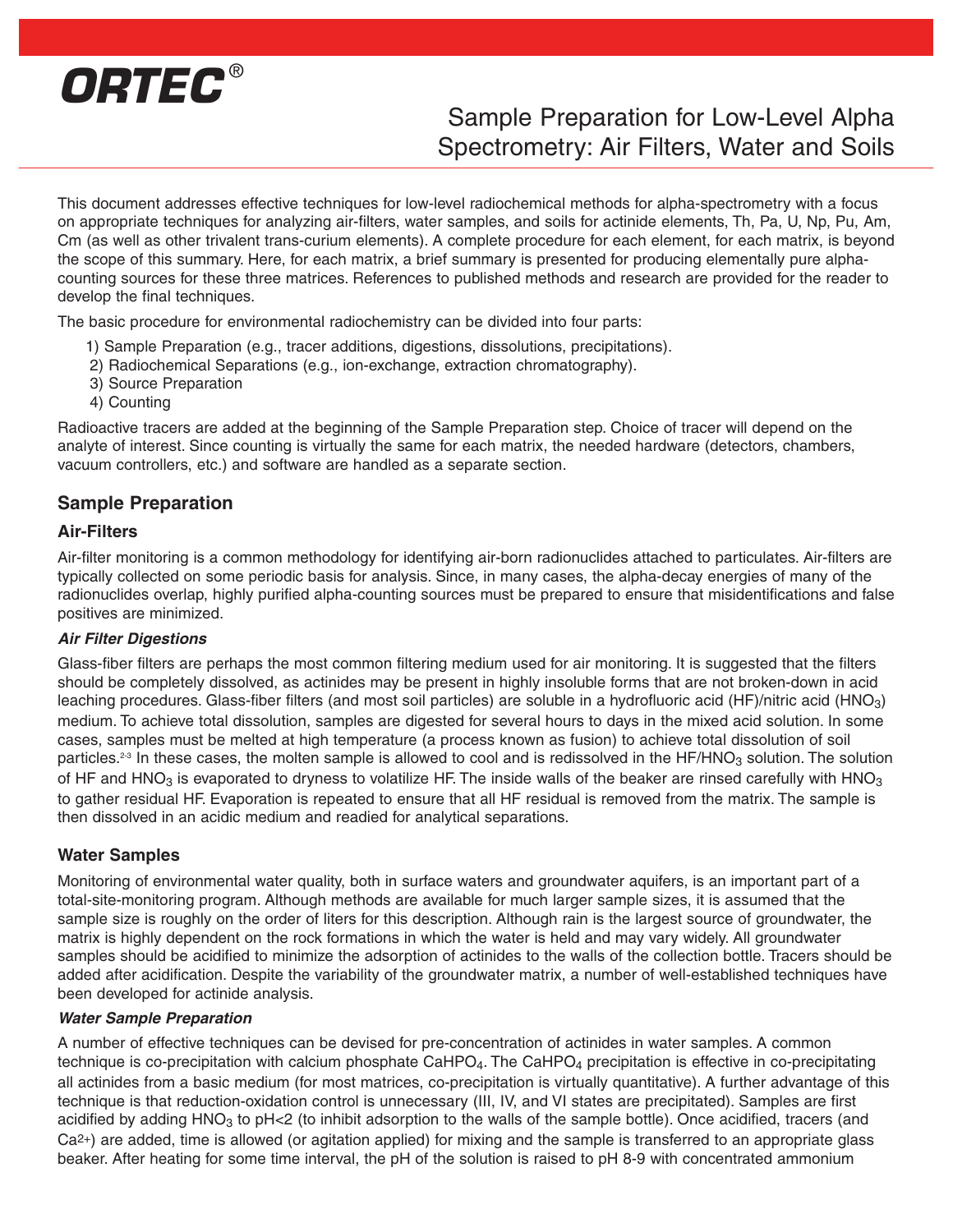# Sample Preparation for Low-Level Alpha Spectrometry: Air Filters, Water and Soils

hydroxide NH<sub>4</sub>OH. This produces a whitish-gray flocculent, or floc. The floc is heated for several hours and allowed to settle. The supernatant may be discarded and the floc wet-ashed several times with  $HNO<sub>3</sub>$  and hydrogen peroxide H<sub>2</sub>O<sub>2</sub>. After wet-ashing, samples are dissolved in an acid medium for analytical separations.

## **Soils**

Soils present the greatest challenge to the radiochemist. The soil matrix is highly variable and can contain high concentrations of non-radioactive matrix interferences<sup>35</sup>. However, despite the complexity of the soil matrix, recent advances in separations chemistry have helped to ensure a higher degree of success for actinide analysis of larger soil samples. Here we assume that sample size will be roughly on the order of one to ten grams.

### **Soil sample preparation: leaching, total dissolution, or fusion**

The data quality objective and the source term of the analyte radionuclide of interest help to determine the method of choice for soil sample preparation. For example, if one is expecting that the soil environment being investigated contains highly-insoluble plutonium associated with reactor core material or plutonium metal fabrication facilities, then a fusion technique might be the method of choice to ensure total dissolution. On the other hand, if the monitoring activity is around a discharge area where potential releases are more likely to be in a more soluble form, then a leaching procedure might be the more appropriate and cost effective approach. A total dissolution technique of HF and  $HNO<sub>3</sub>$  is an effective (less costly) alternative to a fusion. Only the most refractory geochemical forms (e.g. zirconium oxides) are resistant to total dissolution by HF and HNO<sub>3</sub>. In this procedure, a soil sample is weighed into a Teflon beaker of appropriate size. A one to one mixture of  $HF/HNO<sub>3</sub>$  is added, so that the ratio of acid to soil is about 30 mL acid:1 g soil. The sample is heated at medium heat (covered) for several hours and then evaporated to dryness. The inside walls of the beaker are rinsed carefully with  $HNO<sub>3</sub>$  to gather residual HF. Evaporation is repeated to ensure that all HF residual is removed from the matrix. The samples are then dissolved in boric acid (to dissolve rare-earth fluorides that may be present), combined with an appropriate acid medium for analytical separations.

## **Separations Chemistry**

The separation method will depend on the elements of interest for the test. Numerous methods are available, employing ion-exchange, liquid-liquid extraction and, most recently, extraction chromatography. For example, separation of Am and Pu can be accomplished using a column technique, employing extraction chromatography, using a resin such as EiChrom Industries Tru-resin™. In short, the digested and dried sample is dissolved in dilute nitric acid and transferred to a 2-mL extraction chromatography column. The solution is allowed to pass through the column and the eluant (containing interfering common ions) is discarded. Actinides are extracted into the stationary phase. Am and Pu are then separated by taking advantage of differences in the chemistry of these two elements.<sup>3-10</sup> The choice of technique will depend on the analyte(s) of interest and the potential interferences.

# **Source Preparation**

Alpha source preparation is a critical step in environmental sample analysis. The ideal alpha source consists of a virtually massless, monomolecular layer of alpha-emitters which means that spectral resolution is critical. Two basic methods are available for preparation of high quality alpha-counting sources. Electrodeposition provides the best spectral resolution in source preparation.10 However, micro-precipitated sources using microgram amounts of rare-earth elements can provide excellent spectral resolution, while having the advantage of rapid sample throughput.<sup>11-12</sup>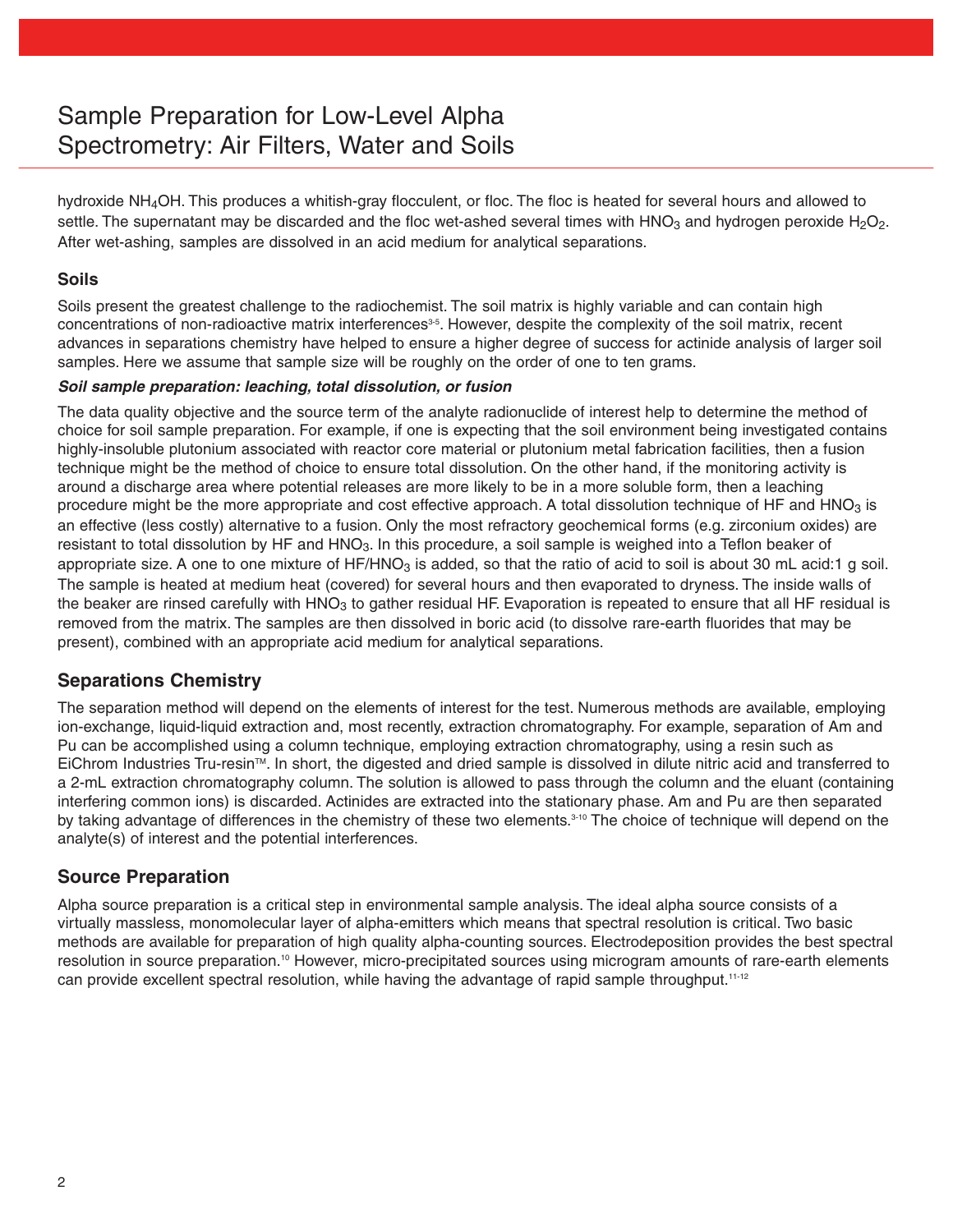# Sample Preparation for Low-Level Alpha Spectrometry: Air Filters, Water and Soils

# **Alpha Spectrometry Hardware and Software**

## **ALPHA-ENSEMBLE Alpha-Spectrometry System**

ORTEC's integrated alpha spectroscopy hardware solution consists of the ALPHA-ENSEMBLE 2- to 8-channel spectrometer. Up to eight ULTRA ionimplanted solid-state detectors may be ordered with the ALPHA-ENSEMBLE. The ALPHA-ENSEMBLE is delivered with the detectors pre-installed and tested as an integrated data acquisition unit with MAESTRO-32 MCA emulation software.

This spectroscopy system will operate from a single PC, with a fullyfunctional 32-bit Windows 2000/XP/Vista compliant software program, complete with built-in Microsoft Access database and QA functions. The



system allows for almost immediate out-of-the-box operation. No multiple component setup is required. A single ALPHA-ENSEMBLE unit contains up to eight independent alpha chambers. The system is expandable to more than 200 chambers, all operable from a single PC. A high performance o-ring, set into the face of each chamber, provides for excellent vacuum reliability. All electronics (detector bias, vacuum controls, current) are monitored for each detector and can be viewed simultaneously for each ALPHA-ENSEMBLE.

## **ULTRA Ion-Implanted Silicon Detectors**

ULTRA ion-implanted silicon detectors are the most advanced charged-particle detectors ever produced. Both the entrance and the back contact are ion-implanted. The entrance is an extremely thin boron implantation (~500 angstroms Si equivalent). Since no epoxies are used to mount the ULTRAs, the distance between the silicon surface and the top of the mounting can is <1mm which provides for maximum efficiency. The rugged front contact is easily cleaned with a solvent moistened cotton swab and is impervious to finger contact. ULTRAs are available in surface area sizes from 300 mm2 to 1200 mm2 and in low background configurations (-AS series).

### **Ion Recoil Contamination Avoidance Package**

For low-level environmental and radiobioassay alpha spectrometry analyses, it is recommended to use an ion recoil contamination avoidance system. The ALPHA-ENSEMBLE has a vacuum control to allow the user to set the proper vacuum for ion recoil avoidance. The only additional requirement would be to provide a reverse-biased sample tray (model RCAP-ST) for each chamaber to attract any escaping ions back to the sample.

## **AlphaVision-32 Alpha-Spectrometry Analysis Software**

AlphaVision-32 software provides a complete solution for alpha-spectral collection and analysis. It includes the capability for controlling the MCB hardware, collecting alpha spectra from solid state detectors, analyzing the results by one of several methods and generating reports. Results are stored in convenient Access databases and QA functions are built in.

The way in which a software package interacts with the user is a very important consideration from the point of view of the person who must make repeated measurements. AlphaVision-32 employs all the advantages of the Microsoft Windows system and has been carefully designed to provide the friendliest possible environment in which the alpha spectroscopist may perform his or her work.



Extensive menus are provided for the operation of all acquisition and analysis functions, such as controlling acquisition, setting analysis parameters, calibrating detectors, and editing libraries. Graphical display of individual detector status, along with logical user-defined grouping of the detectors in the system, result in an interface that provides on-line status for up to 128 alpha detectors. Data are automatically archived in a simple Microsoft Access database. Reports are generated directly using Access or by using an add-on Report Writer. Alpha-nuclide libraries are extracted from industryaccepted standard libraries.<sup>13</sup>